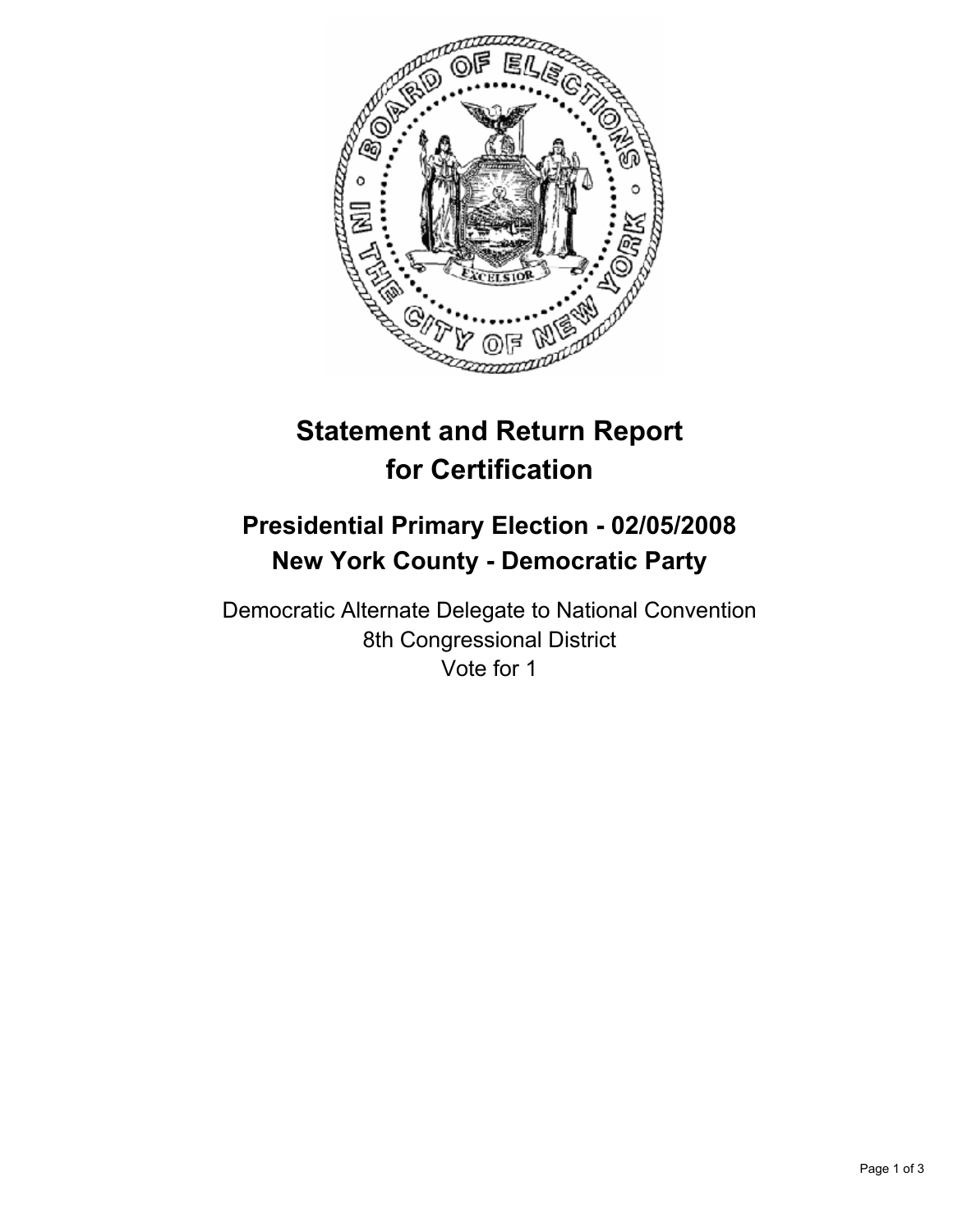

## **8th Congressional District**

| <b>Assembly District 64</b>                       |        |
|---------------------------------------------------|--------|
| <b>EMERGENCY</b>                                  | 29     |
| ABSENTEE/MILITARY                                 | 115    |
| <b>FEDERAL</b>                                    | 41     |
| <b>AFFIDAVIT</b>                                  | 188    |
| ANASTASIA SOMOZA (F) - PLEDGED TO SUPPORT CLINTON | 1,354  |
| VICKI-ANN ASSEVERO (F) - PLEDGED TO SUPPORT OBAMA | 1,185  |
| <b>Total Votes</b>                                | 2,539  |
| <b>Assembly District 66</b>                       |        |
| <b>EMERGENCY</b>                                  | 563    |
| ABSENTEE/MILITARY                                 | 819    |
| <b>FEDERAL</b>                                    | 381    |
| <b>AFFIDAVIT</b>                                  | 892    |
| ANASTASIA SOMOZA (F) - PLEDGED TO SUPPORT CLINTON | 9,939  |
| VICKI-ANN ASSEVERO (F) - PLEDGED TO SUPPORT OBAMA | 9,319  |
| <b>Total Votes</b>                                | 19,258 |
| <b>Assembly District 67</b>                       |        |
| <b>EMERGENCY</b>                                  | 380    |
| ABSENTEE/MILITARY                                 | 704    |
| <b>FEDERAL</b>                                    | 314    |
| <b>AFFIDAVIT</b>                                  | 754    |
| ANASTASIA SOMOZA (F) - PLEDGED TO SUPPORT CLINTON | 10,442 |
| VICKI-ANN ASSEVERO (F) - PLEDGED TO SUPPORT OBAMA | 7,866  |
| <b>Total Votes</b>                                | 18,308 |
| <b>Assembly District 69</b>                       |        |
| <b>EMERGENCY</b>                                  | 4      |
| ABSENTEE/MILITARY                                 | 38     |
| <b>FEDERAL</b>                                    | 6      |
| <b>AFFIDAVIT</b>                                  | 31     |
| ANASTASIA SOMOZA (F) - PLEDGED TO SUPPORT CLINTON | 432    |
| VICKI-ANN ASSEVERO (F) - PLEDGED TO SUPPORT OBAMA | 323    |
| <b>Total Votes</b>                                | 755    |
| <b>Assembly District 75</b>                       |        |
| <b>EMERGENCY</b>                                  | 473    |
| ABSENTEE/MILITARY                                 | 489    |
| <b>FEDERAL</b>                                    | 178    |
| AFFIDAVIT                                         | 593    |
| ANASTASIA SOMOZA (F) - PLEDGED TO SUPPORT CLINTON | 7,618  |
| VICKI-ANN ASSEVERO (F) - PLEDGED TO SUPPORT OBAMA | 5,516  |
| <b>Total Votes</b>                                | 13,134 |